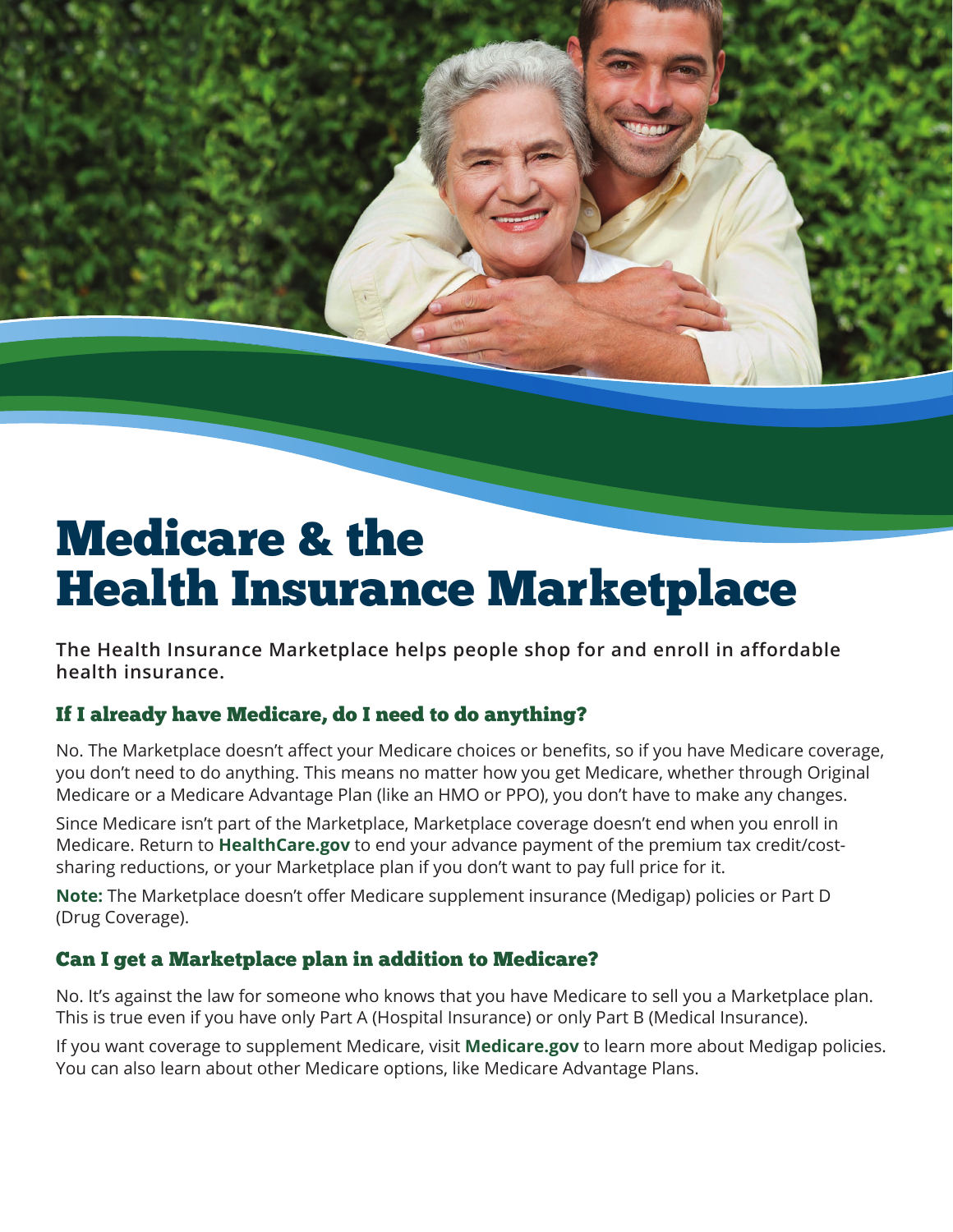#### Can I choose Marketplace coverage instead of Medicare?

Generally, no. As noted on the previous page, it's against the law for someone who knows you have Medicare to sell you a Marketplace plan. But there are some situations where you can choose Marketplace coverage instead of Medicare:

- You can choose Marketplace coverage if you're eligible for Medicare but haven't enrolled in it (because you would have to pay a Part A premium, or because you're not collecting Social Security benefits). If you're eligible for premium-free Part A but choose Marketplace coverage over it, you won't be eligible for help paying your Marketplace plan premiums.
- If you're paying a premium for Part A, you can drop your Part A and Part B coverage and get a Marketplace plan.

**Note:** If you get premium-free Part A, you can't drop Medicare without also dropping your retiree or disability benefits (Social Security or Railroad Retirement Board). You'll also have to pay back all retirement or disability benefits you've received and all costs paid by Medicare for your health care claims.

Before making either of these choices, there are 3 important points to consider:

- 1. If you enroll in Medicare after your Initial Enrollment Period ends, you may have to pay a late enrollment penalty for as long as you have Medicare.
- 2. Generally, you can enroll in Medicare only during the Medicare General Enrollment Period (from January 1– March 31). Your coverage won't begin until July 1 of that year.
- 3. If you get premium-free Part A after already having Marketplace coverage, you won't be eligible for help paying your Marketplace plan premiums.

## What if I become eligible for Medicare after I join a Marketplace plan?

If you have coverage through an individual Marketplace plan (not through an employer), you should end your Marketplace coverage and enroll in Medicare during your Initial Enrollment Period to avoid a delay in future Medicare coverage and the possibility of a Medicare late enrollment penalty.

Once you're considered eligible for or enrolled in Part A, you won't qualify for help paying your Marketplace plan premiums or other medical costs. If you continue to get help paying your Marketplace plan premium after you have Medicare, you might have to pay back the help you got when you file your taxes.

Log into your account at **[HealthCare.gov](http://www.healthcare.gov)** to end your Marketplace coverage. You can end coverage for just some people on the Marketplace plan, like a spouse or dependents. Your termination can take effect as soon as the day you cancel, or you can set the Marketplace coverage end date to a day in the future. Usually, you'll want your Marketplace coverage to end the day before your Medicare coverage starts.

**Note:** You can keep your Marketplace plan after your Medicare coverage starts. However, once your Part A coverage starts, any tax credits and reduced cost-sharing you get through the Marketplace will stop.

## What if my Marketplace coverage isn't being renewed because I have Medicare, but I share a plan with someone who doesn't?

Plans won't re-enroll you in your Marketplace coverage if they know you have Medicare coverage. This means it'll also end coverage for everyone on your Marketplace plan, including the people who aren't enrolled in Medicare. Your Marketplace plan will send you a termination notice. This notice will include information for the other people on your plan and encourage them to return to the Marketplace to enroll in new coverage. For more information, visit **[HealthCare.gov](http://www.healthcare.gov)** or call the Marketplace Call Center at 1-800-318-2596. TTY users can call 1-855-889-4325.